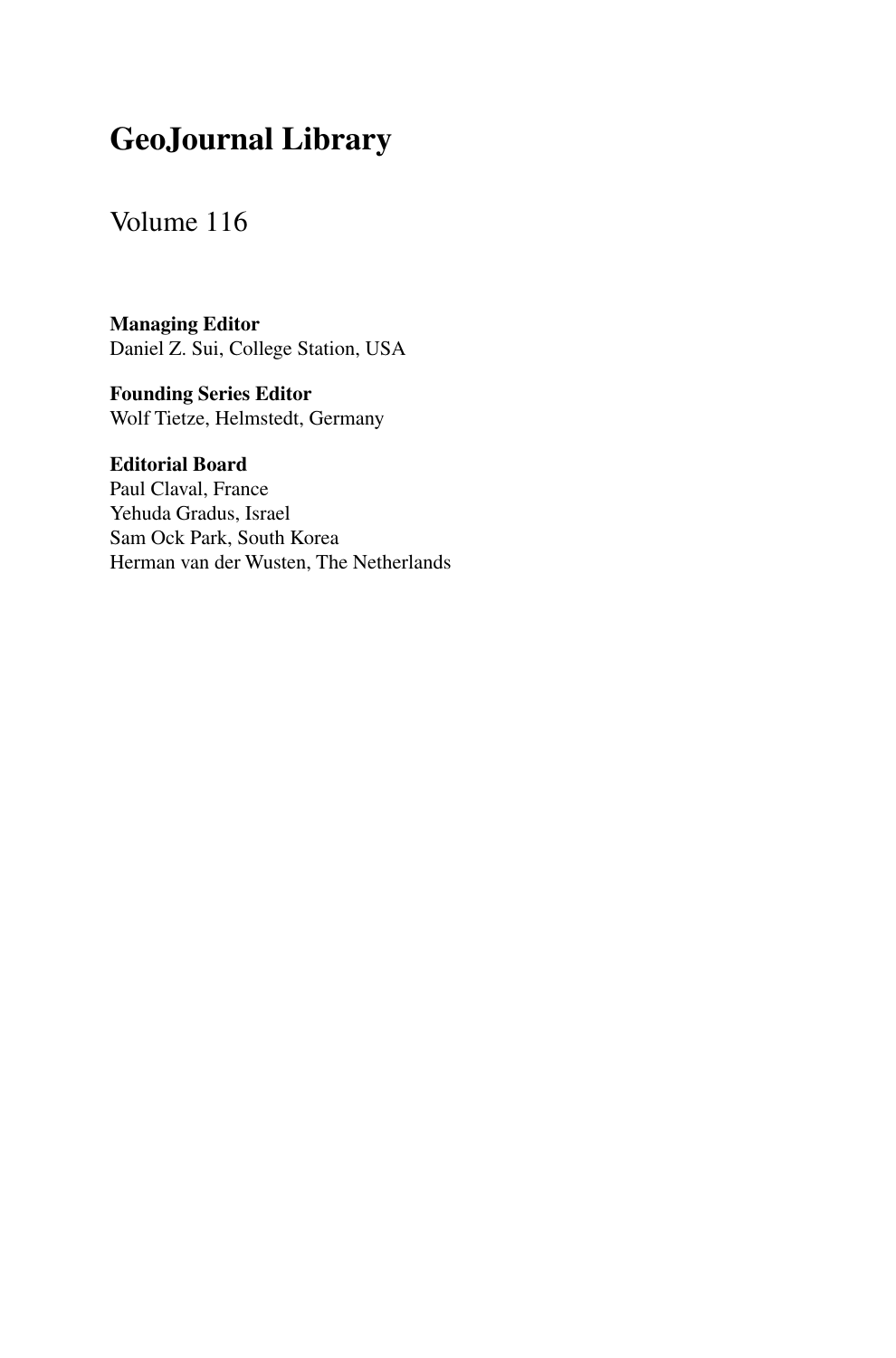More information about this series at<http://www.springer.com/series/6007>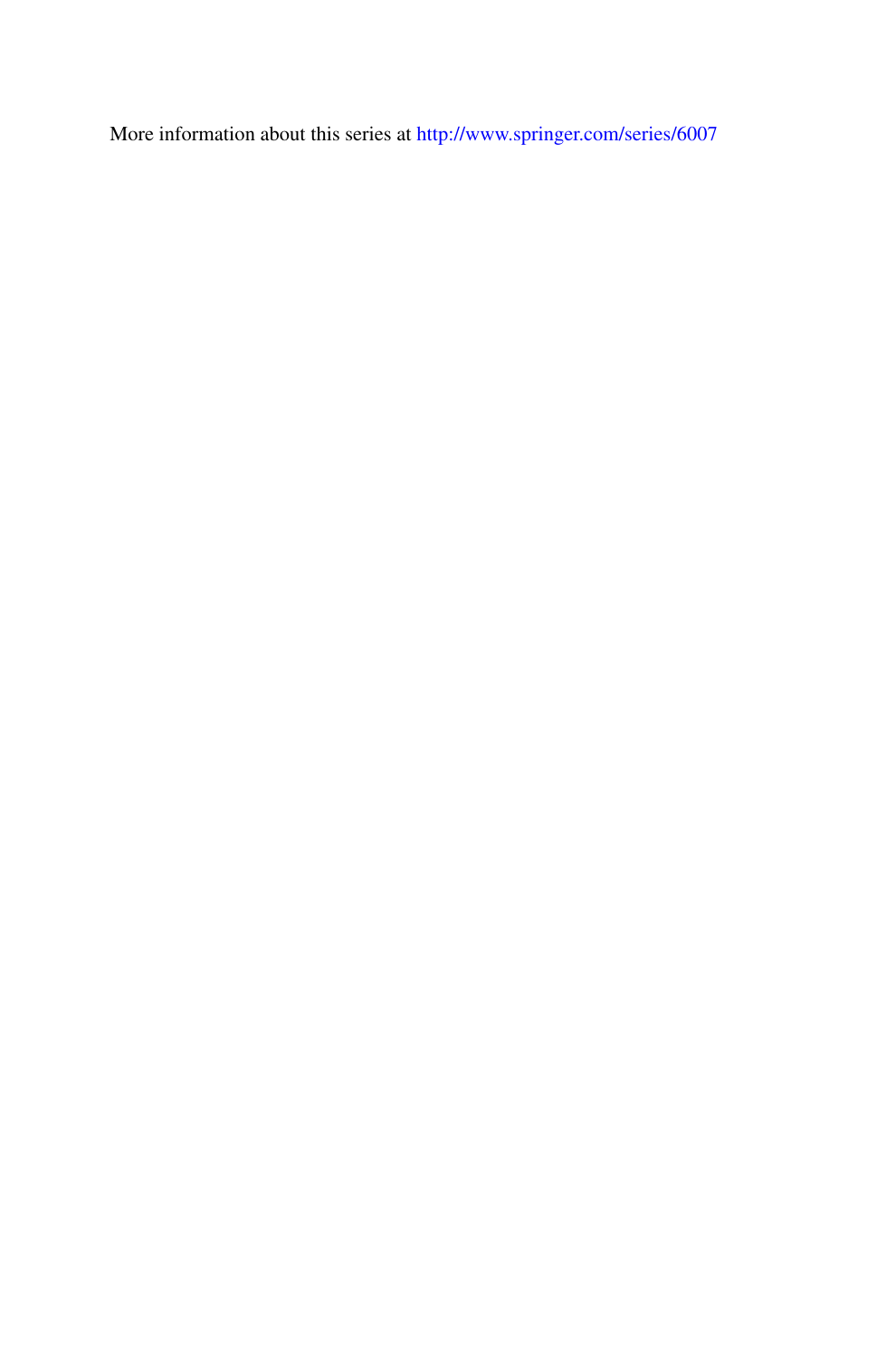Ying Long • Zhenjiang Shen

# Geospatial Analysis to Support Urban Planning in Beijing

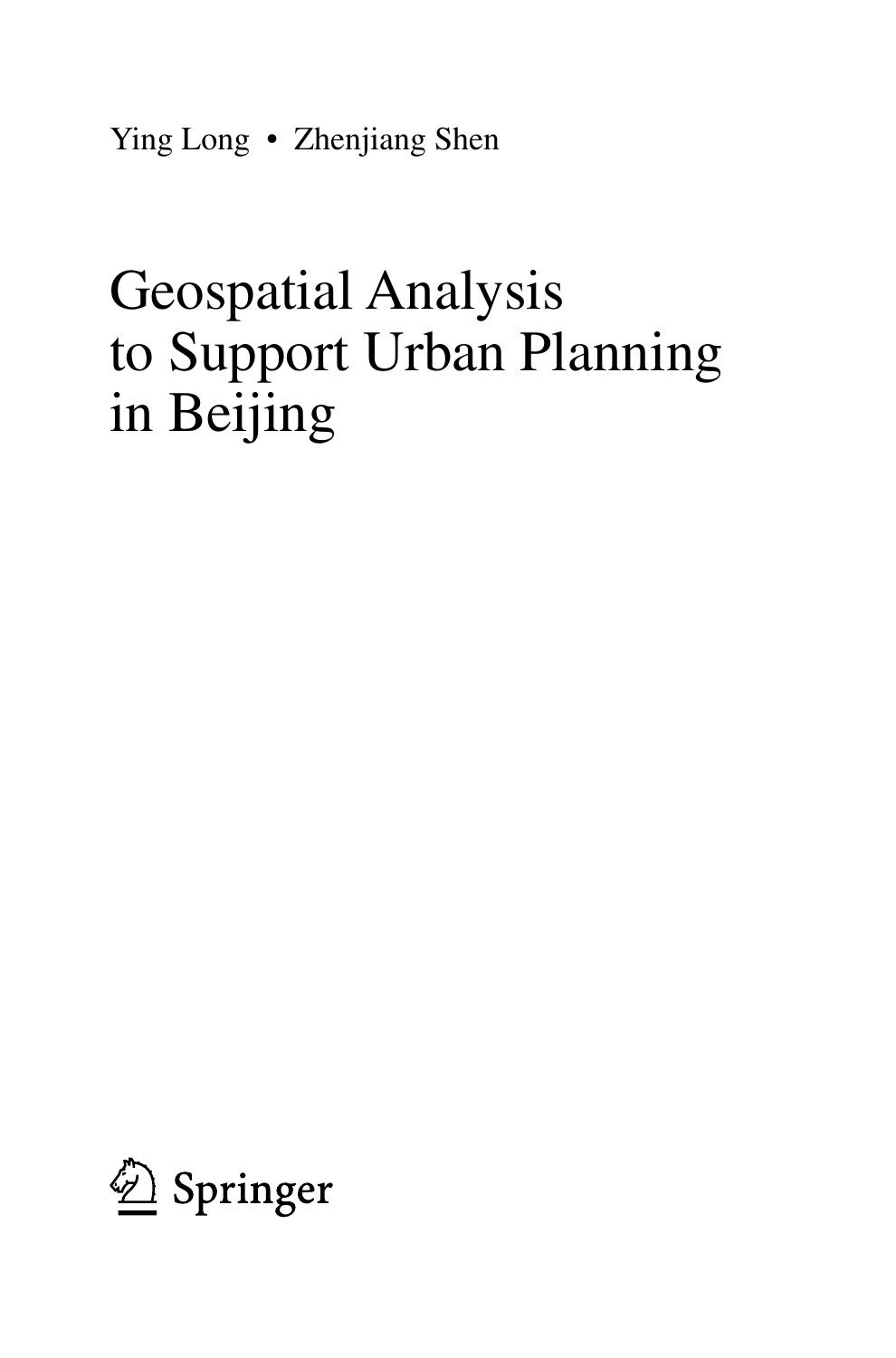Ying Long Beijing Key Lab of Capital Spatial Planning and Studies Beijing Institute of City Planning Beijing, China

 Zhenjiang Shen 2C718 Kanazawa University Natural Science and Technology Hall Kanazawa, Japan

 Tsinghua University Beijing, China

 Fuzhou University Fuzhou, China

 ISSN 0924-5499 ISSN 2215-0072 (electronic) GeoJournal Library<br>ISBN 978-3-319-19341-0 ISBN 978-3-319-19342-7 (eBook) DOI 10.1007/978-3-319-19342-7

Library of Congress Control Number: 2015942626

 Springer Cham Heidelberg New York Dordrecht London © Springer International Publishing Switzerland 2015

 This work is subject to copyright. All rights are reserved by the Publisher, whether the whole or part of the material is concerned, specifically the rights of translation, reprinting, reuse of illustrations, recitation, broadcasting, reproduction on microfilms or in any other physical way, and transmission or information storage and retrieval, electronic adaptation, computer software, or by similar or dissimilar methodology now known or hereafter developed.

 The use of general descriptive names, registered names, trademarks, service marks, etc. in this publication does not imply, even in the absence of a specific statement, that such names are exempt from the relevant protective laws and regulations and therefore free for general use.

 The publisher, the authors and the editors are safe to assume that the advice and information in this book are believed to be true and accurate at the date of publication. Neither the publisher nor the authors or the editors give a warranty, express or implied, with respect to the material contained herein or for any errors or omissions that may have been made.

Printed on acid-free paper

 Springer International Publishing AG Switzerland is part of Springer Science+Business Media ([www.springer.com\)](www.springer.com)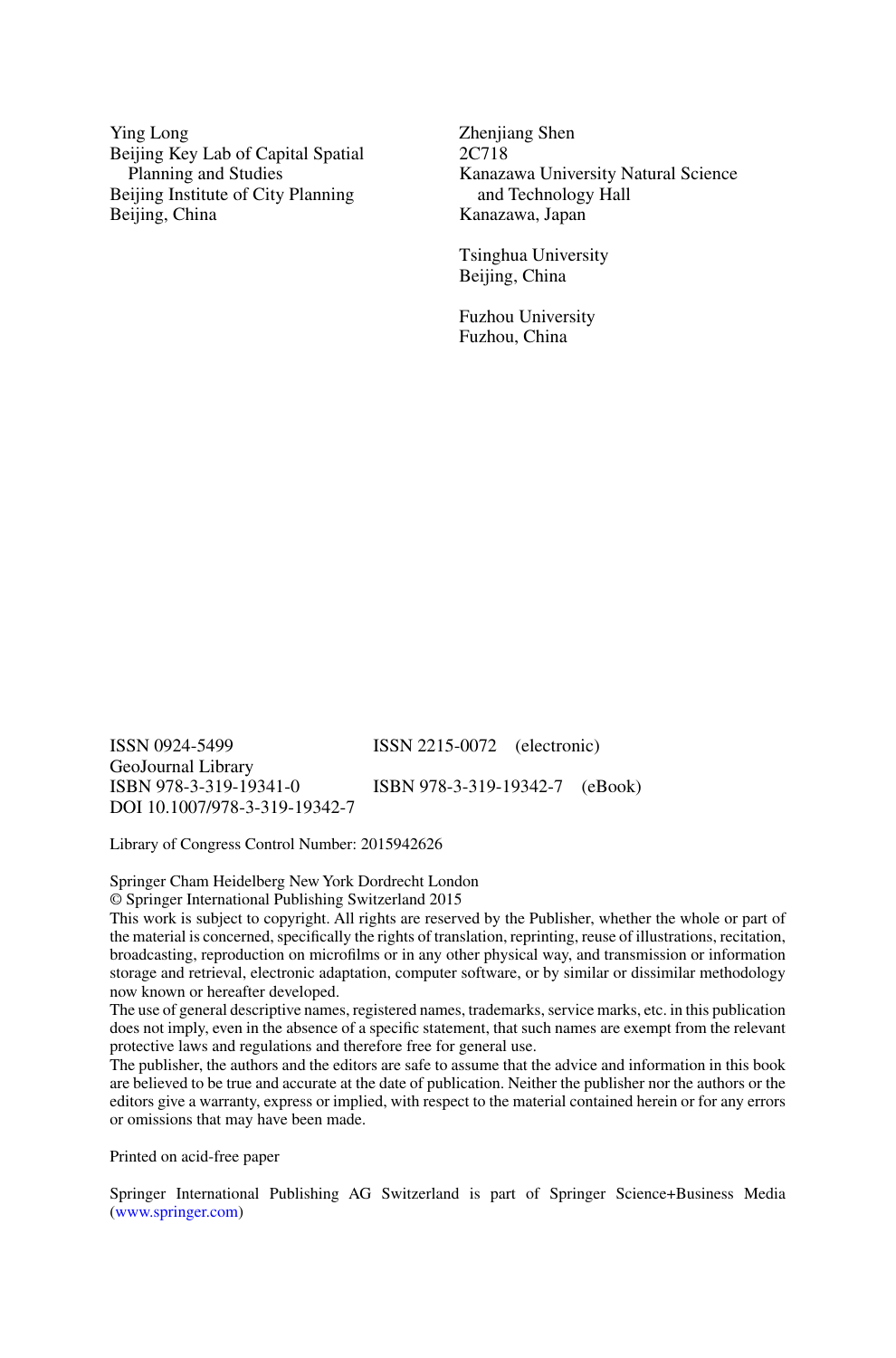#### **Foreword**

 Geospatial analysis as one of key techniques for supporting urban and regional planning has been developed for decades and used widely in the world. Authors of this book focus on planning support for the planning compilation and evaluation procedure of planners in the Beijing Institute of City Planning. Such experiences enrich advanced geospatial analysis techniques for planning support in various aspects. The book, consisting 13 chapters, elaborates diverse planning support efforts, which primarily introduced how geospatial analysis could be applied to the planning practice to facing multi-issues in the mega capital city.

 The applications of geospatial analysis in Beijing are described as two essential aspects of urban system: urban space and urban activity. In the book, urban activity refers to human behaviour taking place in urban space, and their spatial pattern can reflect how human beings behave relative to the urban form. Authors have tested urban activity using large-scale personal traffic surveys and their moving tracks recorded in mobile devices. The analysis was intended to identify the conflicts between urban activity and urban spaces, therefore providing solutions to the problems of urban planning and design.

 While reading these manuscripts, we are witnessing a dramatically changing world in the twenty-first century, especially our data environment. In such a background, the book includes several chapters which adopt open/big data as the main data source, e.g. public transit smart card records. And they also propose a new research diagram called "Big Model". We expect there would be more and more new data sources for feeding geospatial analysis in the coming works of new urbanization and promoting urban planning support to a new stage.

School of Architecture Qizhi Mao Tsinghua University Beijing, China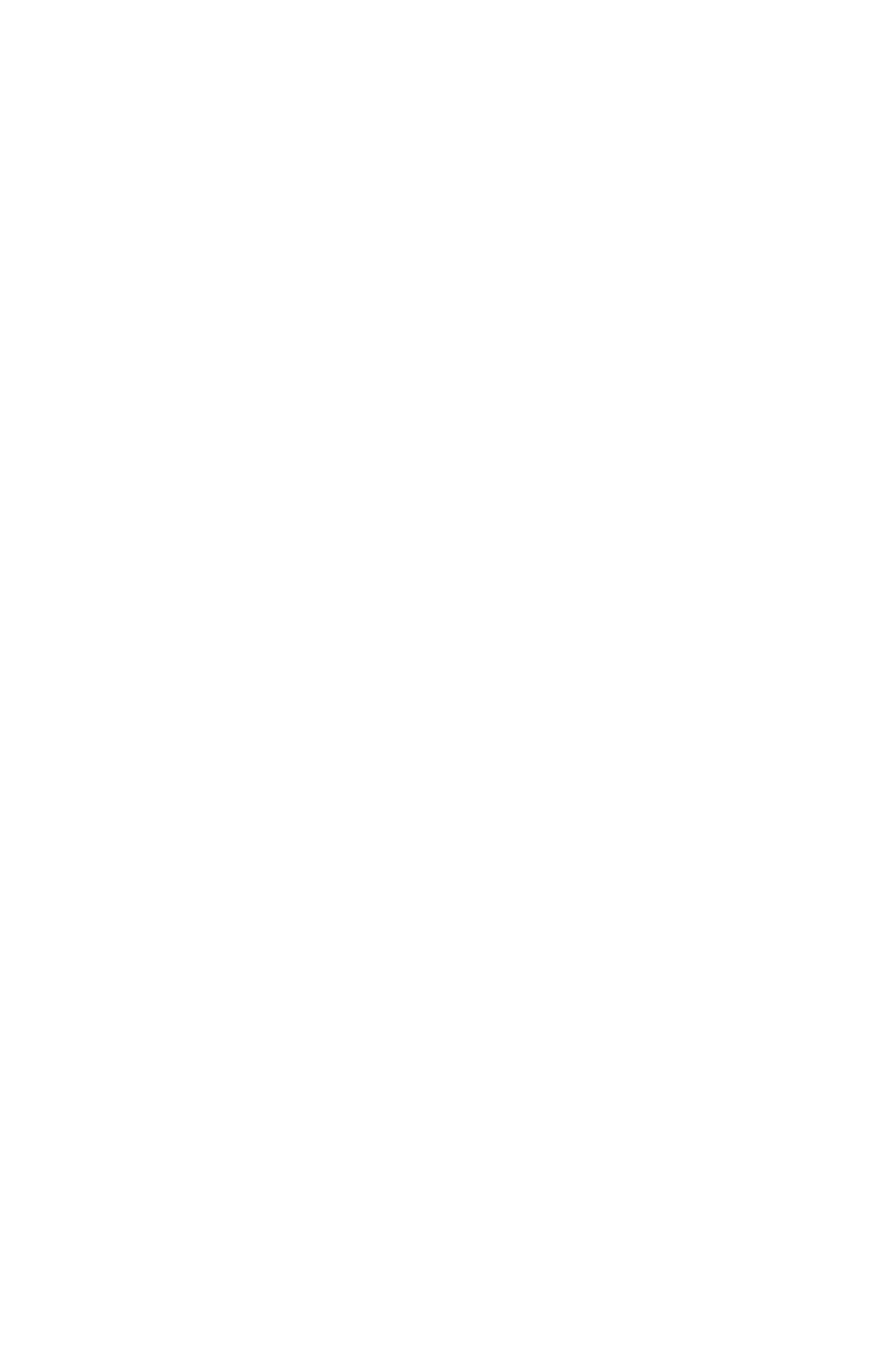#### **Foreword**

 Humanity is facing the inevitable fact that most of the global population will be concentrated in urban areas in the not too distant future. Human population movement and displacement are quickly becoming important contemporary issues. The resulting urban growth from population movement is a key factor contributing to the reduction of valuable agricultural and forested lands, increase in environmental degradation, and loss of natural ecosystems. Population displacement arising from economic growth and uncertainty, climatic hazards, landslides and earthquakes impose unplanned relocations that have consequences on the evolving local and global dynamics of cites around the world. The overall dynamic is that some cities decline while others expand at seemingly uncontrolled rates.

 Consequently, there is a vital need to monitor, analyze, and model the spatial dynamics of land use change and urban growth in order to better understand the changes from a human-environmental perspective so that we can improve planning for a sustainable future. One approach is to integrate the suite of available geospatial methods and tools to bridge the gap between the complex technical models of geocomputation and geosimulation with the needs of urban planners in order to make decisions that have minimal unintended consequences. This new book provides a valuable step in that direction.

 Beijing is one of the world's megacites with a rich history making it a vibrant spot on the earth that has attracted people for centuries. Today, the city is experiencing increased economic growth and faster than ever physical expansion, thus the urgent need for advanced urban planning support systems. The timing for this book could not have been more relevant as it provides a comprehensive list of the cuttingedge approaches that the geospatial community can currently offer to better understand and forecast urban change patterns to manage their ecological impacts and assist in robust planning.

 The book is organized at both a conceptual level and a technical level. At the conceptual level, the important issues related to the causes and effects of urban form changes are emphasized. At the technical level, the analysis and simulation of spatial patterns of land use change caused by human interactions, stakeholder desires,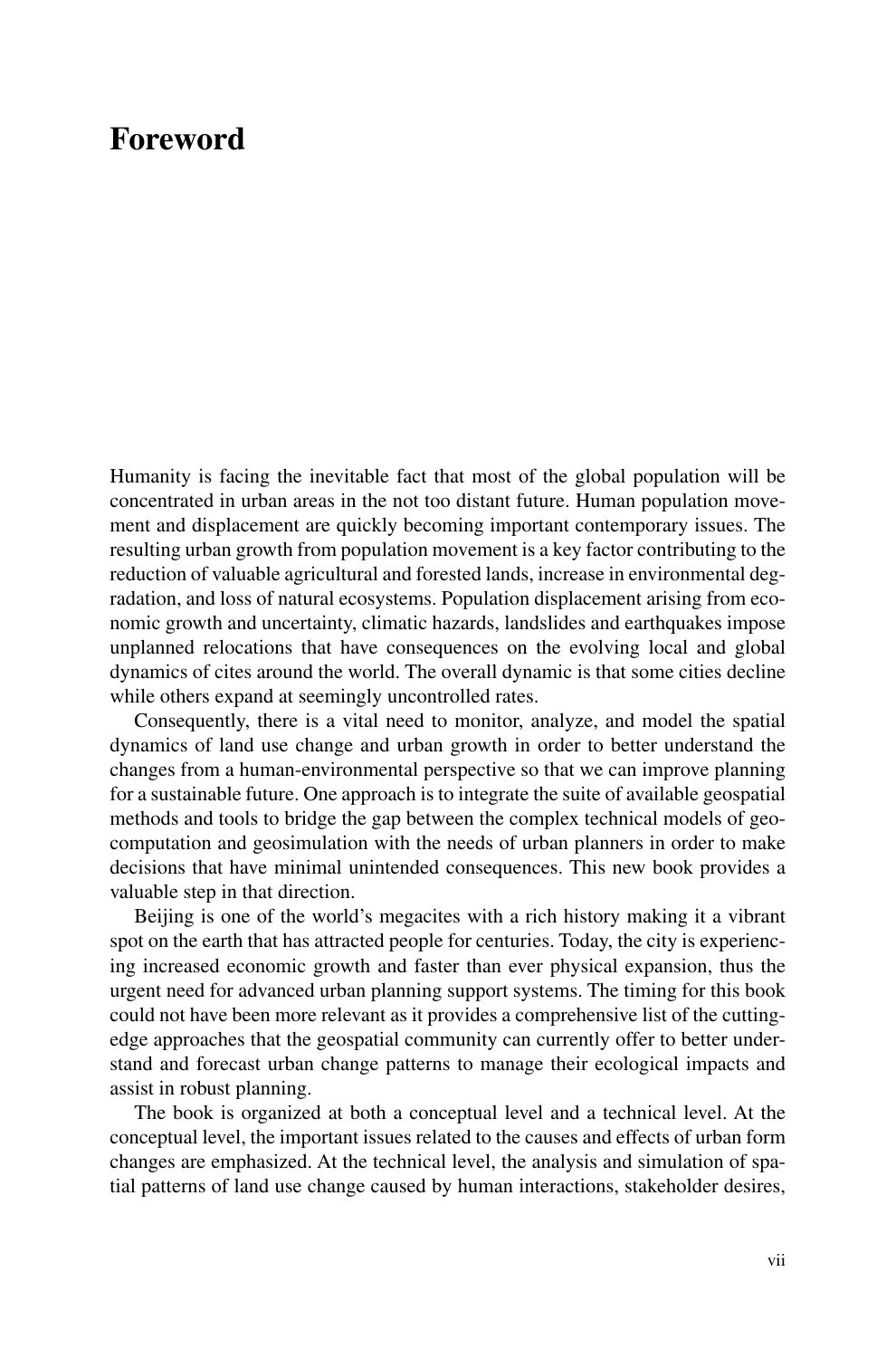and constant urban development are emphasized. Cellular automata and agentbased modeling are presented as useful planning support tools that can represent and handle the complexity of changes in the urban fabric from local levels to larger city levels. Issues such as human mobility and transportation are tackled with care as they are key components in the massive daily interactions between commuters. Economic elements are also considered in the simulation approaches as land and rent prices together with economic constrains that impact labor demand and supply all having an impact on the future urban landscape. Using a foundation of geosimulation and other geospatial tools in an era when big data is becoming increasingly accessible, this book offers a unique approach to urban planning by using geospatial models to support and shape future development in Beijing.

Spatial Analysis and Modeling Laboratory Suzana Dragicevic Simon Fraser University, Burnaby, Canada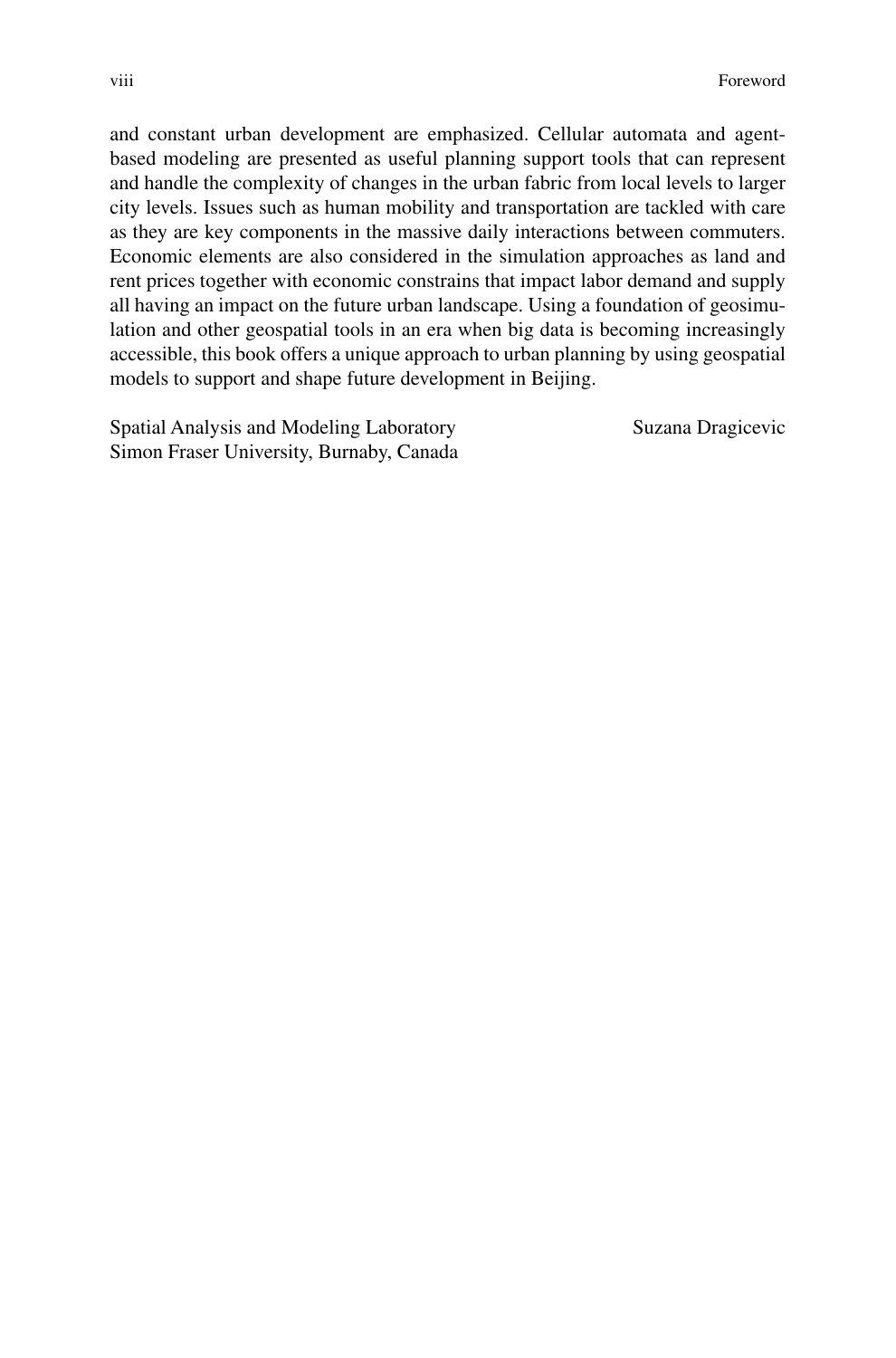#### **Acknowledgements**

 We would like to express our deep appreciation to the series editors of *GeoJournal Library* , Professor Daniel Sui of the Ohio State University for his kind support and encouragement, Stefan Einarson, Urmila Baidjoe and Andre Tournois of Springer for their kind editorial work and help to have such diverse topics on *Geospatial Analysis to Support Urban Planning in Beijing* published as a monograph. Special thanks to Bernadette Deelen-Mans and Mireille le Grand-van Kan for their efforts on helping us to make this book possible in the initial step of preparing the proposal of this title. This book is partially funded by the National Natural Science Foundation of China (51408039 and 51078213).

 We are deeply indebted to Professor Qizhi Mao from the School of Architecture, Tsinghua University, whose help, stimulating suggestions and encouragement helped us in all the time of research. We want to express our thanks to the contributors listed below. We enjoyed the academic collaborations with them. Without them, the monograph cannot be fulfilled and reach the current quality.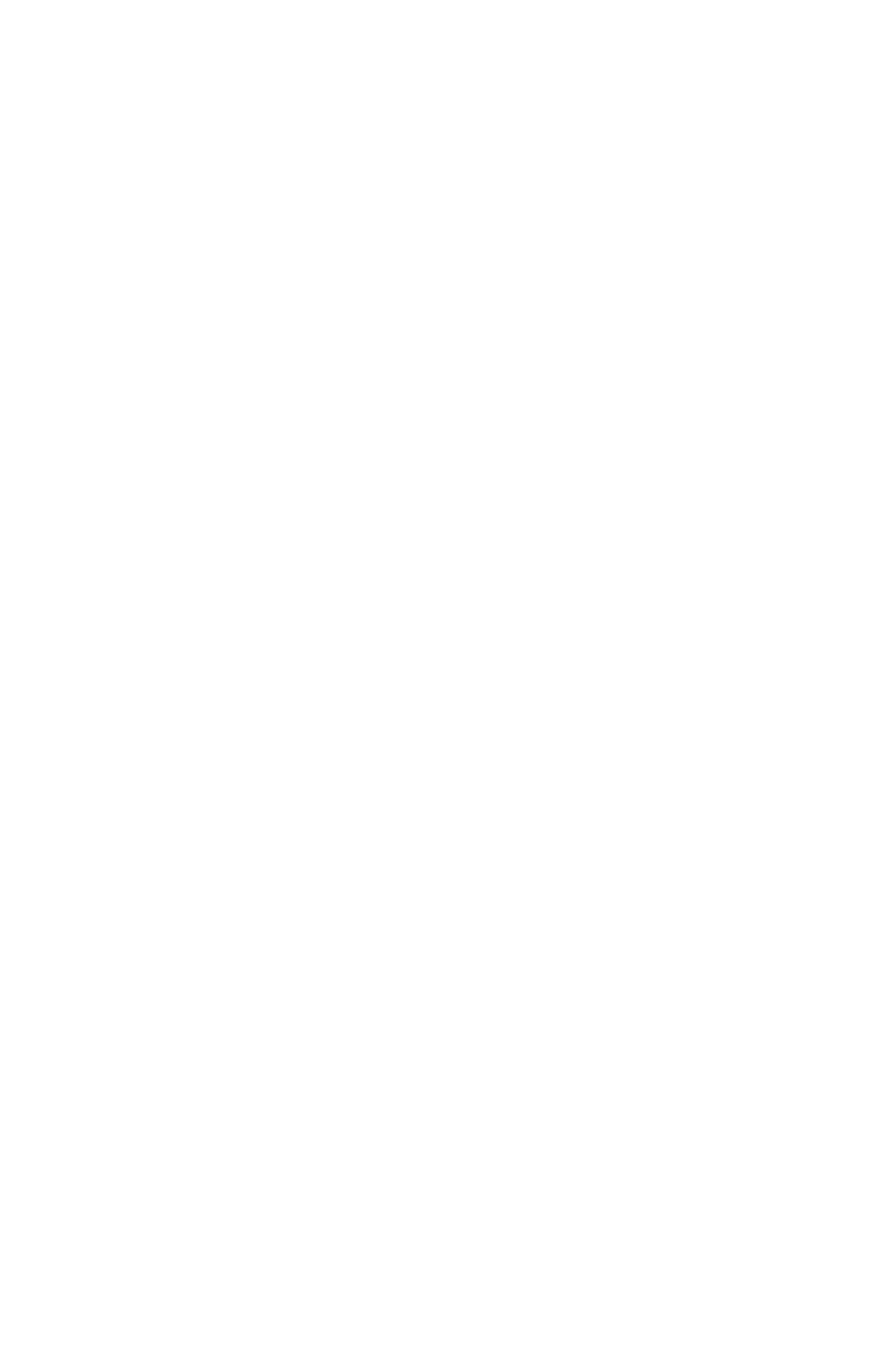## **Contents**

| $\mathbf{1}$ |     |       | <b>Geospatial Analysis and Application: A Comprehensive</b><br><b>View of Planning Support Issues in the Beijing</b> |                |  |
|--------------|-----|-------|----------------------------------------------------------------------------------------------------------------------|----------------|--|
|              |     |       |                                                                                                                      | $\mathbf{1}$   |  |
|              | 1.1 |       |                                                                                                                      |                |  |
|              |     | 1.1.1 | Geospatial Analysis: Spatial Patterns                                                                                |                |  |
|              |     |       |                                                                                                                      | $\overline{2}$ |  |
|              |     | 1.1.2 | Better Urban Form: Human Behaviour                                                                                   |                |  |
|              |     |       |                                                                                                                      | 3              |  |
|              |     | 1.1.3 | Planning Support: Developing Tools for Planning                                                                      |                |  |
|              |     |       |                                                                                                                      | $\overline{4}$ |  |
|              | 1.2 |       | Urban Form: Spatial Patterns and Land Use Development                                                                | 5              |  |
|              |     | 1.2.1 | Planning Targets and Raster Dataset for Simulating                                                                   |                |  |
|              |     |       |                                                                                                                      | 5              |  |
|              |     | 1.2.2 | Vector Database for Measuring and Simulating                                                                         |                |  |
|              |     |       |                                                                                                                      | 6              |  |
|              | 1.3 |       | Urban Form: Human Behaviour and Their Spatial Patterns                                                               |                |  |
|              |     | 1.3.1 | Open Data and Survey for Investigating Mechanism                                                                     |                |  |
|              |     |       |                                                                                                                      | 8              |  |
|              |     | 1.3.2 | Big Data and Findings of the Human Mobility                                                                          |                |  |
|              |     |       |                                                                                                                      | 9              |  |
|              | 1.4 |       |                                                                                                                      | 11             |  |
|              |     |       |                                                                                                                      |                |  |
|              |     |       |                                                                                                                      |                |  |
| Part I       |     |       | <b>Urban Form: Spatial Patterns and Land Use Development</b>                                                         |                |  |
| $\mathbf{2}$ |     |       | <b>Target or Dream? Examining the Possibility of Implementing</b>                                                    |                |  |
|              |     |       | <b>Planned Urban Forms Using a Constrained Cellular</b>                                                              |                |  |
|              |     |       |                                                                                                                      | 19             |  |
|              | 2.1 |       |                                                                                                                      | 19             |  |
|              | 2.2 |       |                                                                                                                      | 21             |  |

2.2.1 Form Scenario Analysis .................................................... 21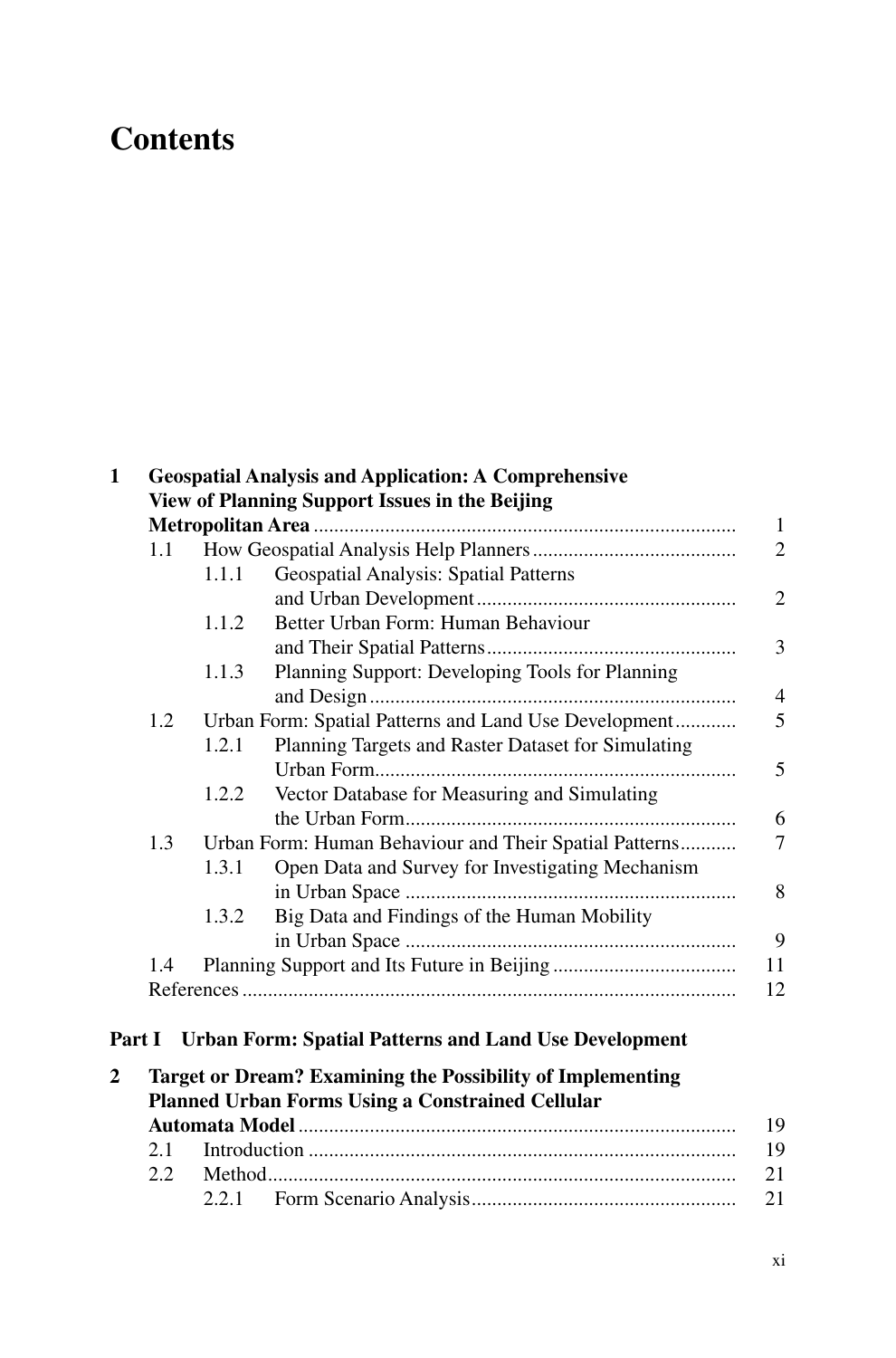|   |     | 2.2.2 |                                                        | 23 |
|---|-----|-------|--------------------------------------------------------|----|
|   |     | 2.2.3 |                                                        | 23 |
|   | 2.3 |       |                                                        | 26 |
|   |     | 2.3.1 |                                                        | 26 |
|   |     | 2.3.2 |                                                        | 28 |
|   |     | 2.3.3 |                                                        | 30 |
|   | 2.4 |       |                                                        | 32 |
|   |     | 2.4.1 |                                                        | 32 |
|   |     | 2.4.2 |                                                        | 33 |
|   | 2.5 |       |                                                        | 35 |
|   | 2.6 |       |                                                        | 36 |
|   |     |       |                                                        | 37 |
| 3 |     |       | <b>Urban Expansion Simulation and Analysis</b>         |    |
|   |     |       | in Beijing-Tianjin-Hebei Area Based on BUDEM-BTH       | 39 |
|   | 3.1 |       |                                                        | 39 |
|   | 3.2 |       |                                                        | 41 |
|   | 3.3 |       |                                                        | 42 |
|   |     | 3.3.1 |                                                        | 42 |
|   |     | 3.3.2 | The Status Transition Rule for BUDEM-BTH               | 46 |
|   | 3.4 |       |                                                        | 51 |
|   |     | 3.4.1 |                                                        | 51 |
|   |     | 3.4.2 |                                                        | 51 |
|   |     | 3.4.3 |                                                        | 53 |
|   | 3.5 |       |                                                        | 54 |
|   |     | 3.5.1 | BTH2020: The Urban Expansion Study                     |    |
|   |     |       |                                                        | 54 |
|   |     | 3.5.2 | BTH2049: The Scenario Analysis for 2049                | 57 |
|   | 3.6 |       |                                                        | 66 |
|   |     |       |                                                        | 67 |
|   |     |       |                                                        |    |
| 4 |     |       | Parcel Direction: A New Indicator for Spatiotemporally |    |
|   |     |       |                                                        | 69 |
|   | 4.1 |       |                                                        | 69 |
|   | 4.2 |       |                                                        | 72 |
|   |     | 4.2.1 |                                                        | 72 |
|   |     | 4.2.2 |                                                        | 73 |
|   |     | 4.2.3 | Measuring Urban Form in Three Spatial Scales           | 73 |
|   |     | 4.2.4 | Measuring Urban Form in the Temporal                   |    |
|   |     |       |                                                        | 75 |
|   | 4.3 |       |                                                        | 76 |
|   |     | 4.3.1 |                                                        | 76 |
|   |     | 4.3.2 |                                                        | 76 |
|   |     | 4.3.3 | Correlation Analysis of the Parcel Direction           |    |
|   |     |       |                                                        | 77 |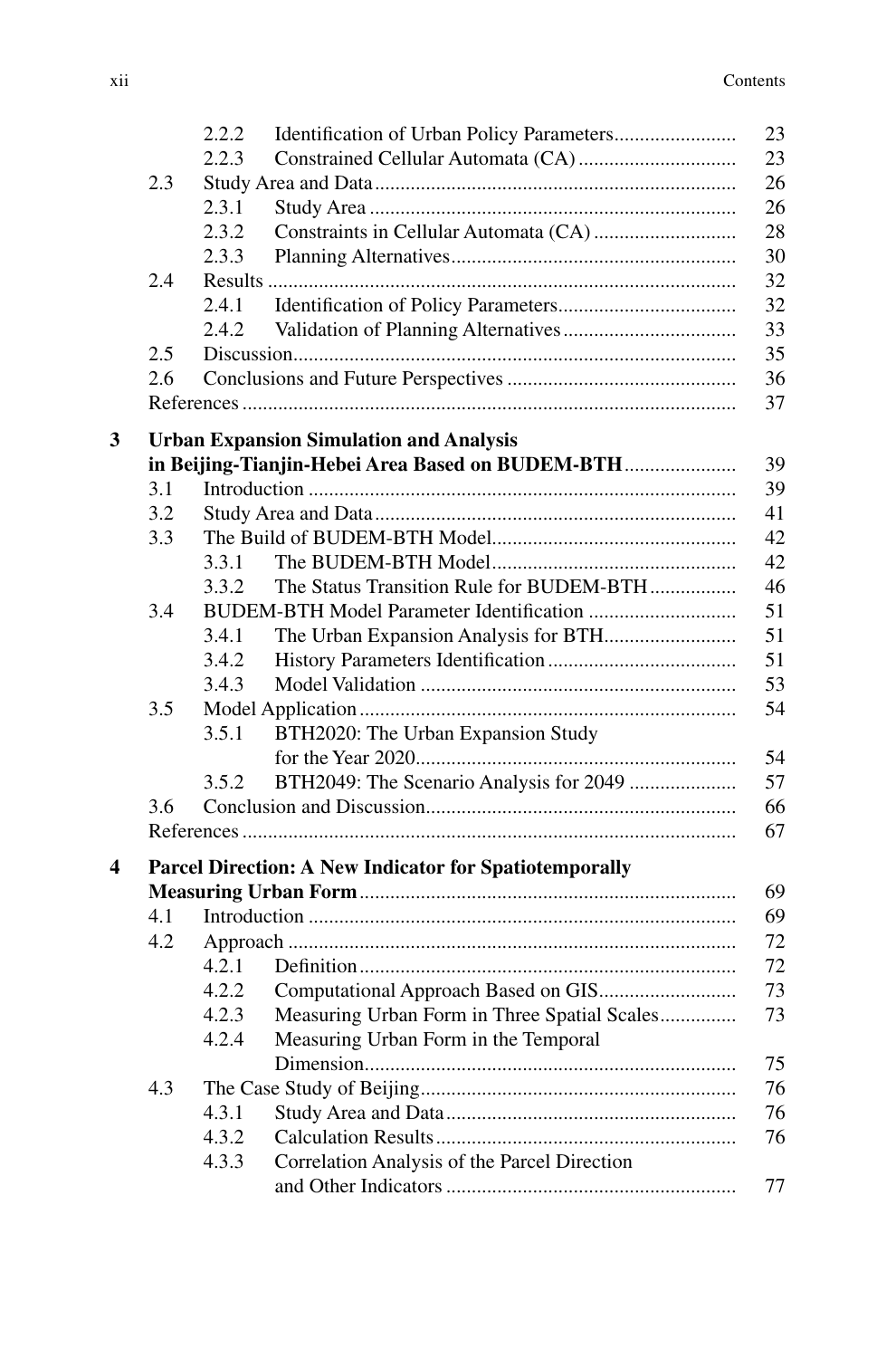|   | 4.4     | Measuring Urban Form in Three Spatial Scales Using |                                                               |     |  |  |
|---|---------|----------------------------------------------------|---------------------------------------------------------------|-----|--|--|
|   |         |                                                    |                                                               | 81  |  |  |
|   |         | 4.4.1                                              | The Parcel Scale: Four Types of Urban Forms                   |     |  |  |
|   |         |                                                    |                                                               | 81  |  |  |
|   |         | 4.4.2                                              | The Zone Scale: Aggregated Indicators for Zones               | 83  |  |  |
|   |         | 4.4.3                                              | The Region Scale: Cluster Analysis of All Zones               |     |  |  |
|   |         |                                                    |                                                               | 83  |  |  |
|   | 4.5     |                                                    | Evaluating the Temporal Dynamics of Urban                     |     |  |  |
|   |         |                                                    |                                                               | 85  |  |  |
|   |         | 4.5.1                                              | PD Calculation Results for the Historical                     |     |  |  |
|   |         |                                                    |                                                               | 85  |  |  |
|   |         | 4.5.2                                              | Comparing the Parcel Direction of the Planned                 |     |  |  |
|   |         |                                                    |                                                               | 87  |  |  |
|   | 4.6     |                                                    |                                                               | 88  |  |  |
|   |         |                                                    |                                                               | 89  |  |  |
| 5 |         |                                                    | V-BUDEM: A Vector-Based Beijing Urban Development             |     |  |  |
|   |         |                                                    |                                                               | 91  |  |  |
|   | 5.1     |                                                    |                                                               | 91  |  |  |
|   | 5.2     |                                                    |                                                               | 95  |  |  |
|   |         | 5.2.1                                              |                                                               | 95  |  |  |
|   |         | 5.2.2                                              |                                                               | 97  |  |  |
|   |         | 5.2.3                                              |                                                               | 97  |  |  |
|   |         | 5.2.4                                              |                                                               | 100 |  |  |
|   | 5.3     |                                                    |                                                               | 102 |  |  |
|   |         | 5.3.1                                              |                                                               | 102 |  |  |
|   |         | 5.3.2                                              |                                                               | 102 |  |  |
|   |         | 5.3.3                                              |                                                               | 106 |  |  |
|   | 5.4     |                                                    |                                                               | 108 |  |  |
|   |         |                                                    |                                                               | 109 |  |  |
|   |         |                                                    |                                                               |     |  |  |
|   | Part II |                                                    | <b>Urban Form: Human Behaviour and Their Spatial Patterns</b> |     |  |  |
| 6 |         |                                                    | Population Spatialization and Synthesis with Open Data        | 115 |  |  |
|   | 6.1     |                                                    |                                                               | 115 |  |  |
|   | 6.2     |                                                    |                                                               | 117 |  |  |
|   |         | 6.2.1                                              |                                                               | 117 |  |  |
|   |         | 6.2.2                                              |                                                               | 117 |  |  |
|   |         | 6.2.3                                              |                                                               | 118 |  |  |
|   |         | 6.2.4                                              |                                                               | 119 |  |  |
|   | 6.3     |                                                    |                                                               | 121 |  |  |
|   |         | 6.3.1                                              |                                                               | 121 |  |  |
|   |         | 6.3.2                                              |                                                               | 121 |  |  |
|   |         | 6.3.3                                              |                                                               | 122 |  |  |
|   |         | 6.3.4                                              |                                                               | 124 |  |  |
|   |         |                                                    |                                                               |     |  |  |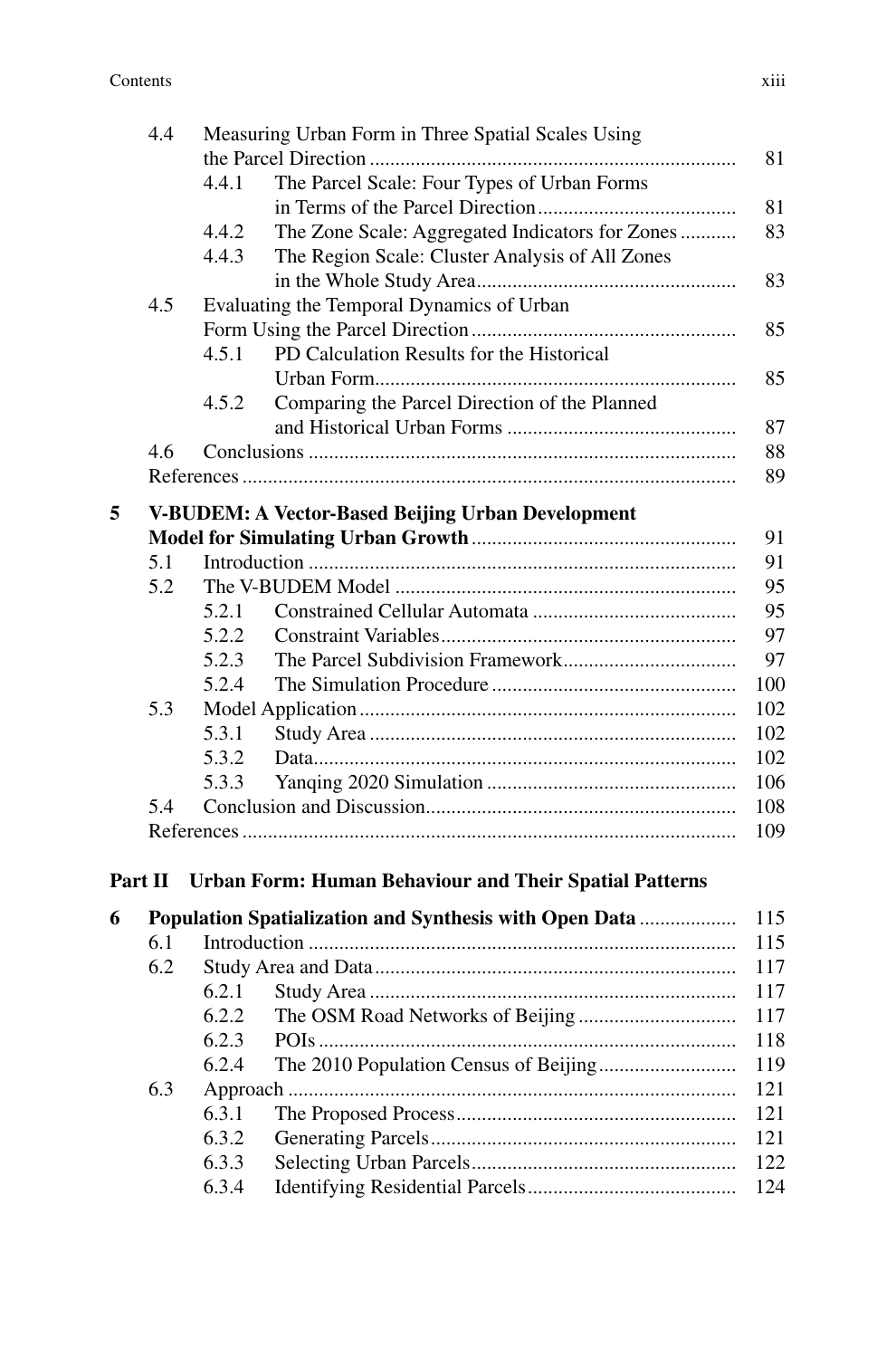|   |     | 6.3.5 |                                                          | 124 |
|---|-----|-------|----------------------------------------------------------|-----|
|   |     | 6.3.6 | Synthesizing Population Attributes Using Agenter         | 124 |
|   |     | 6.3.7 |                                                          | 125 |
|   | 6.4 |       |                                                          | 125 |
|   |     | 6.4.1 |                                                          | 125 |
|   |     | 6.4.2 |                                                          | 126 |
|   | 6.5 |       |                                                          | 128 |
|   |     | 6.5.1 | Validating Residential Parcels with Ground               |     |
|   |     |       |                                                          | 128 |
|   |     | 6.5.2 | Validating Population Density with Buildings             | 128 |
|   |     | 6.5.3 |                                                          | 129 |
|   | 6.6 |       |                                                          | 129 |
|   |     |       |                                                          | 130 |
| 7 |     |       | Spatially Heterogeneous Impact of Urban Form on Human    |     |
|   |     |       | Mobility: Evidence from Analysis of TAZ and Individual   |     |
|   |     |       |                                                          | 133 |
|   | 7.1 |       |                                                          | 133 |
|   | 7.2 |       |                                                          | 135 |
|   |     | 7.2.1 | Modeling Spatial Effects in Urban Mobility               | 135 |
|   |     | 7.2.2 | Mixed-GWR: Modeling Mobility on Multi-levels             | 137 |
|   | 7.3 |       |                                                          | 138 |
|   |     | 7.3.1 |                                                          | 138 |
|   |     | 7.3.2 |                                                          | 140 |
|   |     | 7.3.3 | Calibration of OLS, SAR and Mixed-GWR                    | 142 |
|   | 7.4 |       |                                                          | 145 |
|   |     | 7.4.1 |                                                          | 145 |
|   |     | 7.4.2 |                                                          | 150 |
|   | 7.5 |       |                                                          | 151 |
|   |     |       |                                                          | 152 |
|   |     |       |                                                          |     |
| 8 |     |       | <b>Finding Public Transportation Community Structure</b> |     |
|   |     |       | Based on Large-Scale Smart Card Records in Beijing       | 155 |
|   | 8.1 |       |                                                          | 155 |
|   | 8.2 |       |                                                          | 156 |
|   | 8.3 |       |                                                          | 156 |
|   | 8.4 |       |                                                          | 158 |
|   |     | 8.4.1 | Identification of Communities on Weekdays                |     |
|   |     |       | and Weekends                                             | 158 |
|   |     | 8.4.2 | Comparison with Household Survey Data                    | 161 |
|   |     | 8.4.3 |                                                          | 162 |
|   |     | 8.4.4 | Identification of Community Structure                    |     |
|   |     |       |                                                          | 164 |
|   | 8.5 |       |                                                          | 166 |
|   |     |       |                                                          | 167 |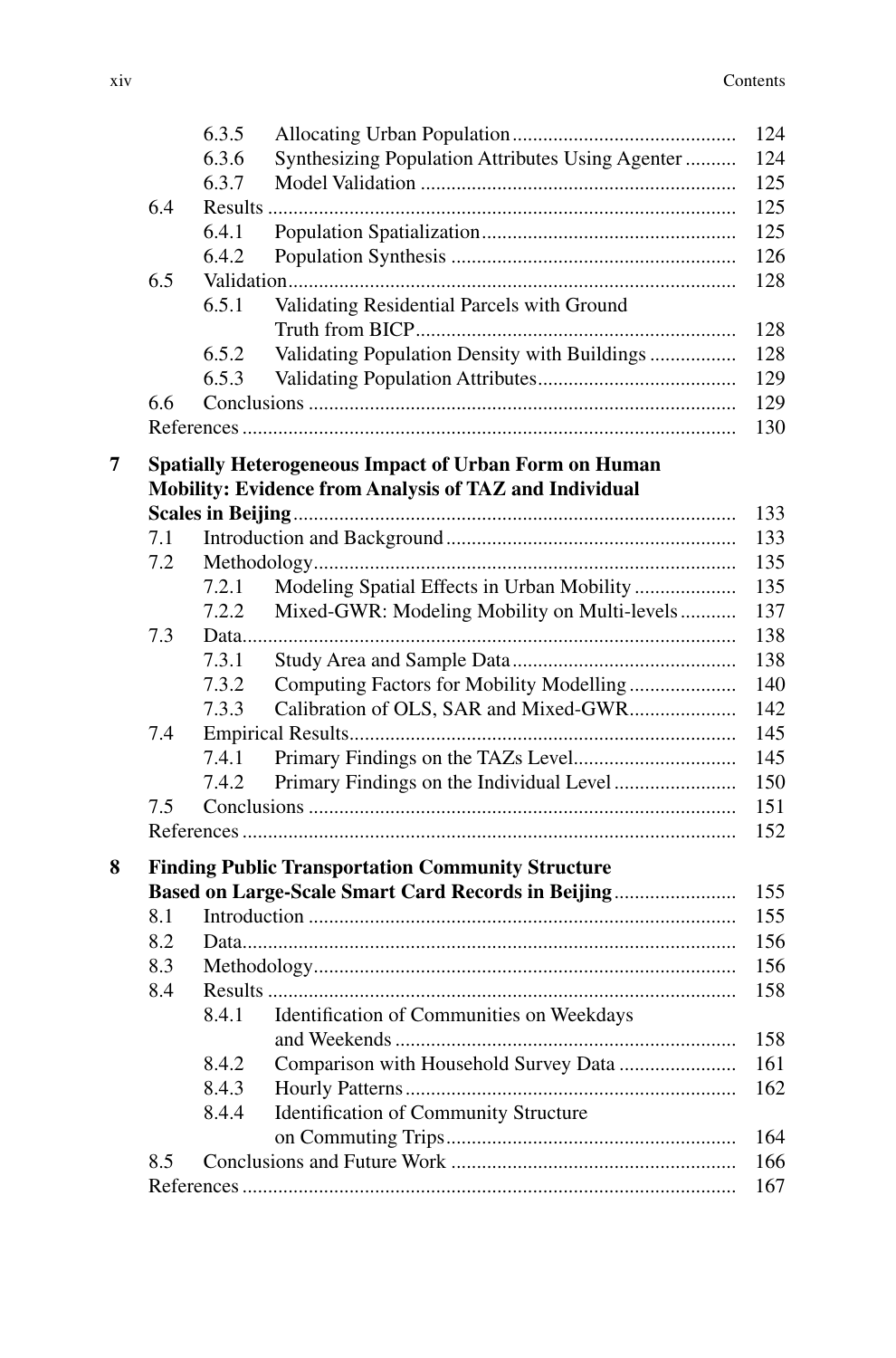| 9  |      |        | Profiling Underprivileged Residents with Mid-term             |     |
|----|------|--------|---------------------------------------------------------------|-----|
|    |      |        |                                                               | 169 |
|    | 9.1  |        |                                                               | 169 |
|    | 9.2  |        |                                                               | 171 |
|    |      | 9.2.1  |                                                               | 171 |
|    |      | 9.2.2  | Social-Economic Level Identification Using                    |     |
|    |      |        |                                                               | 171 |
|    |      | 9.2.3  |                                                               | 172 |
|    | 9.3  |        |                                                               | 174 |
|    |      | 9.3.1  |                                                               | 174 |
|    |      | 9.3.2  |                                                               | 175 |
|    |      | 9.3.3  | Underprivileged Residents in Beijing                          |     |
|    |      |        |                                                               | 179 |
|    |      | 9.3.4  | Most of Frequent Bus/Metro Riders in Beijing                  |     |
|    |      |        |                                                               | 182 |
|    | 9.4  |        |                                                               | 183 |
|    |      | 9.4.1  | Housing and Job Place Identification of All                   |     |
|    |      |        |                                                               | 184 |
|    |      | 9.4.2  | Underprivileged Residents Identification                      |     |
|    |      |        |                                                               | 185 |
|    | 9.5  |        |                                                               | 186 |
|    |      | 9.5.1  | Identified FRs and Their Dynamics During                      |     |
|    |      |        |                                                               | 186 |
|    |      | 9.5.2  |                                                               | 189 |
|    | 9.6  |        |                                                               | 189 |
|    |      |        |                                                               | 191 |
|    |      |        |                                                               |     |
| 10 |      |        | <b>Discovering Functional Zones Using Bus Smart Card Data</b> |     |
|    |      |        |                                                               | 193 |
|    | 10.1 |        |                                                               | 193 |
|    | 10.2 |        |                                                               | 196 |
|    |      | 10.2.1 |                                                               | 196 |
|    |      | 10.2.2 |                                                               | 196 |
|    | 10.3 |        |                                                               |     |
|    |      | 10.3.1 |                                                               | 200 |
|    |      | 10.3.2 |                                                               | 204 |
|    | 10.4 |        |                                                               | 205 |
|    |      | 10.4.1 | <b>Clustering Results of Bus Platforms</b>                    |     |
|    |      |        |                                                               | 205 |
|    |      | 10.4.2 |                                                               | 206 |
|    |      | 10.4.3 |                                                               | 211 |
|    | 10.5 |        |                                                               | 211 |
|    |      |        |                                                               | 215 |
|    |      |        |                                                               |     |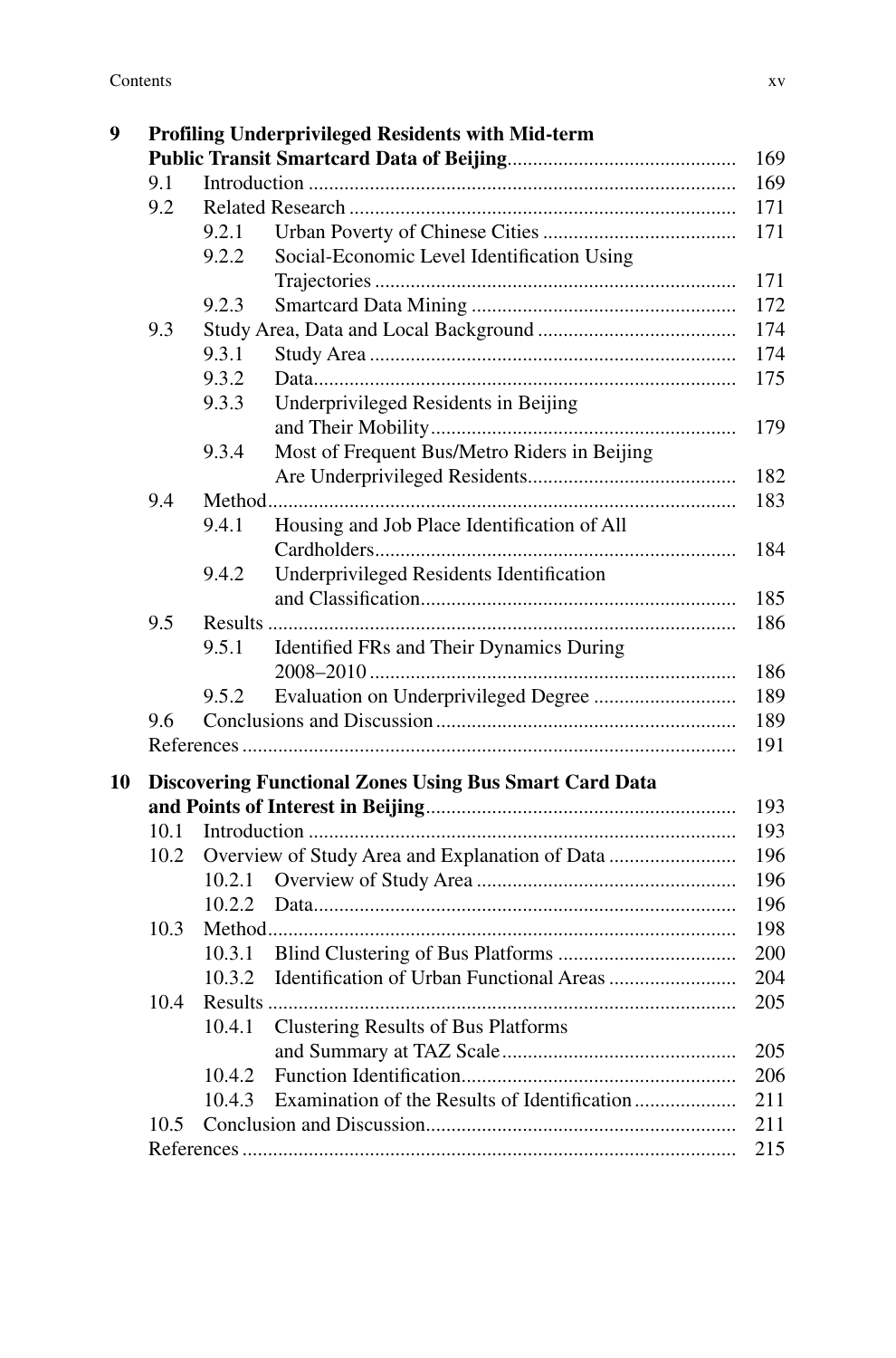| 11                                                   | An Applied Planning Support Framework Including Models,<br>221 |        |                                         |     |  |  |
|------------------------------------------------------|----------------------------------------------------------------|--------|-----------------------------------------|-----|--|--|
| Quantitative Methods, and Software in Beijing, China |                                                                |        |                                         |     |  |  |
|                                                      | 11.1                                                           |        |                                         |     |  |  |
|                                                      | 11.2                                                           |        |                                         | 223 |  |  |
|                                                      |                                                                | 11.2.1 |                                         | 223 |  |  |
|                                                      |                                                                | 11.2.2 |                                         | 224 |  |  |
|                                                      |                                                                | 11.2.3 |                                         | 225 |  |  |
|                                                      |                                                                | 11.2.4 |                                         | 226 |  |  |
|                                                      |                                                                | 11.2.5 |                                         | 227 |  |  |
|                                                      | 11.3                                                           |        |                                         | 227 |  |  |
|                                                      |                                                                | 11.3.1 | The Framework and Detailed Descriptions | 227 |  |  |
|                                                      |                                                                | 11.3.2 |                                         | 230 |  |  |
|                                                      | 11.4                                                           |        |                                         | 230 |  |  |
|                                                      |                                                                | 11.4.1 | Application and User Evaluation         |     |  |  |
|                                                      |                                                                |        |                                         | 230 |  |  |
|                                                      |                                                                | 11.4.2 |                                         | 231 |  |  |
|                                                      | 11.5                                                           |        |                                         | 232 |  |  |
|                                                      |                                                                |        |                                         | 233 |  |  |
| 12                                                   |                                                                |        |                                         |     |  |  |
|                                                      | The Planner Agents Framework for Supporting<br>235             |        |                                         |     |  |  |
|                                                      |                                                                |        |                                         |     |  |  |
|                                                      | 12.1                                                           |        |                                         |     |  |  |
|                                                      | 12.2                                                           |        |                                         | 237 |  |  |
|                                                      |                                                                | 12.2.1 |                                         | 237 |  |  |
|                                                      |                                                                | 12.2.2 |                                         | 238 |  |  |
|                                                      |                                                                | 12.2.3 |                                         | 238 |  |  |
|                                                      |                                                                | 12.2.4 |                                         | 240 |  |  |
|                                                      |                                                                | 12.2.5 |                                         | 240 |  |  |
|                                                      |                                                                | 12.2.6 |                                         | 241 |  |  |
|                                                      |                                                                | 12.2.7 |                                         | 242 |  |  |
|                                                      | 12.3                                                           |        |                                         | 242 |  |  |
|                                                      |                                                                | 12.3.1 |                                         | 243 |  |  |
|                                                      |                                                                | 12.3.2 |                                         | 245 |  |  |
|                                                      |                                                                | 12.3.3 |                                         | 245 |  |  |
|                                                      |                                                                | 12.3.4 |                                         | 245 |  |  |
|                                                      |                                                                | 12.3.5 |                                         | 249 |  |  |
|                                                      | 12.4                                                           |        |                                         | 250 |  |  |
|                                                      |                                                                |        |                                         | 252 |  |  |
|                                                      |                                                                |        |                                         |     |  |  |

#### **Part III Planning Support and Its Future in Beijing**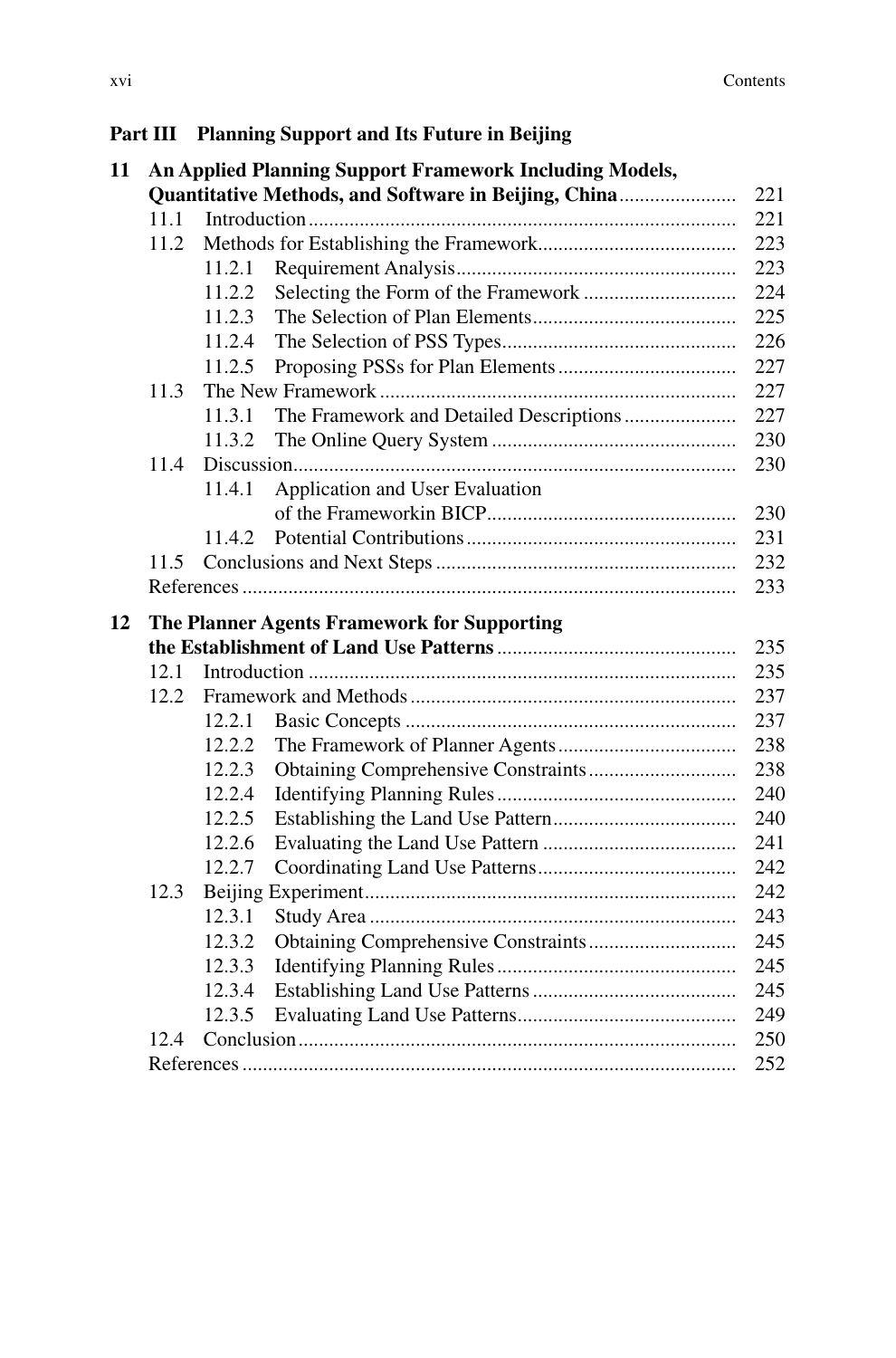| 13 |      |                                                |                                                    | 255 |  |
|----|------|------------------------------------------------|----------------------------------------------------|-----|--|
|    | 13.1 |                                                |                                                    | 255 |  |
|    | 13.2 | Big Models: A Novel Research Diagram for Urban |                                                    |     |  |
|    |      |                                                |                                                    | 258 |  |
|    |      |                                                |                                                    | 259 |  |
|    |      |                                                | 13.3.1 Mapping Urban Built-Up Area for All Chinese |     |  |
|    |      |                                                |                                                    | 259 |  |
|    |      |                                                | 13.3.2 Simulating Urban Expansion at Parcel Level  |     |  |
|    |      |                                                |                                                    | 262 |  |
|    |      |                                                | 13.3.3 Evaluating Urban Growth Boundaries          |     |  |
|    |      |                                                |                                                    | 264 |  |
|    |      |                                                | 13.3.4 Estimating Population Exposure to PM2.5     | 267 |  |
|    | 13.4 |                                                |                                                    | 270 |  |
|    | 271  |                                                |                                                    |     |  |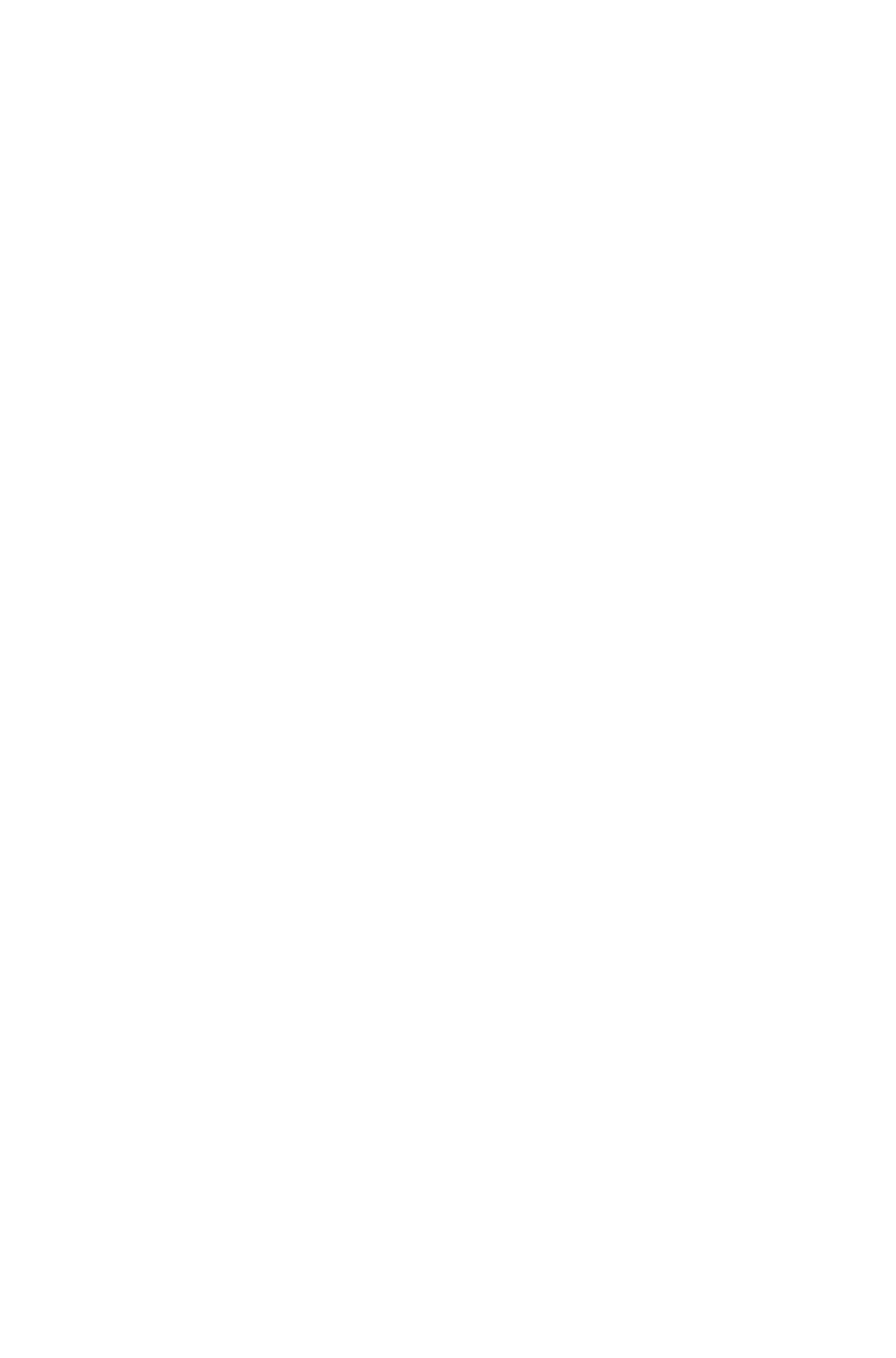### **Contributors**

**Sangni Gao** Department of City and Regional Planning, Cornell University, Ithaca, NY, USA

 **Song Gao** UCSB Center for Spatial Studies and Space and Time Knowledge Organization Lab (STKO), University of California Santa Barbara, Santa Barbara, CA. USA

 **Haoying Han** Department of Urban and Regional Planning, College of Civil Engineering and Architecture, Zhejiang University, Zhejiang, China

 **Cuiling Liu** Ministry of Housing and Urban-Rural Development of the People's Republic of China, Beijing, China

**Xingjian Liu** Faculty of Architecture, The University of Hong Kong, Hong Kong, China

Yao Shen Bartlett School, University College London, London, UK

**Zhenjiang Shen** 2C718, Kanazawa University Natural Science and Technology Hall, Kanazawa, Japan

Tsinghua University, Beijing, China

Fuzhou University, Fuzhou, China

**Jianghao Wang** Institute of Geographic Sciences & Natural Resources Research, Chinese Academy of Sciences, Beijing, China

 **Kang Wu** Department of Urban Economics , Capital University of Economics and Business, Beijing, China

 **Xiaobai Yao** Department of Geography , University of Georgia , Athens , GA , USA

**Xiang Yu** College of Public Affairs, Zhejiang University, Hangzhou, China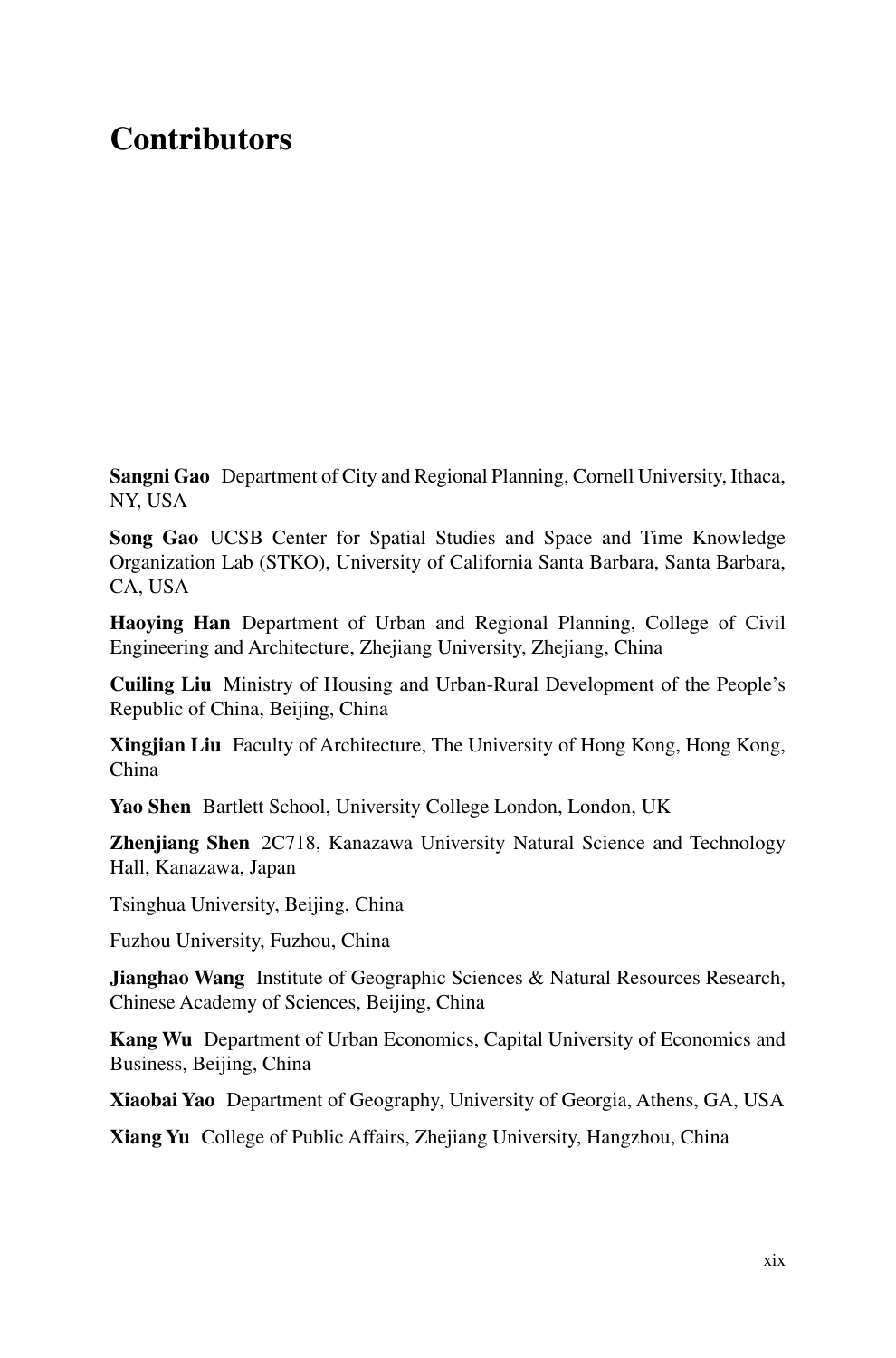**Yongping Zhang** School of Planning and Geography, Cardiff University, Cardiff, UK

Nijmegen School of Management, Radboud University Nijmegen, Nijmegen, The Netherlands

**Jiangping Zhou** School of Geography, Planning and Environmental Management, The University of Queensland, Brisbane, Australia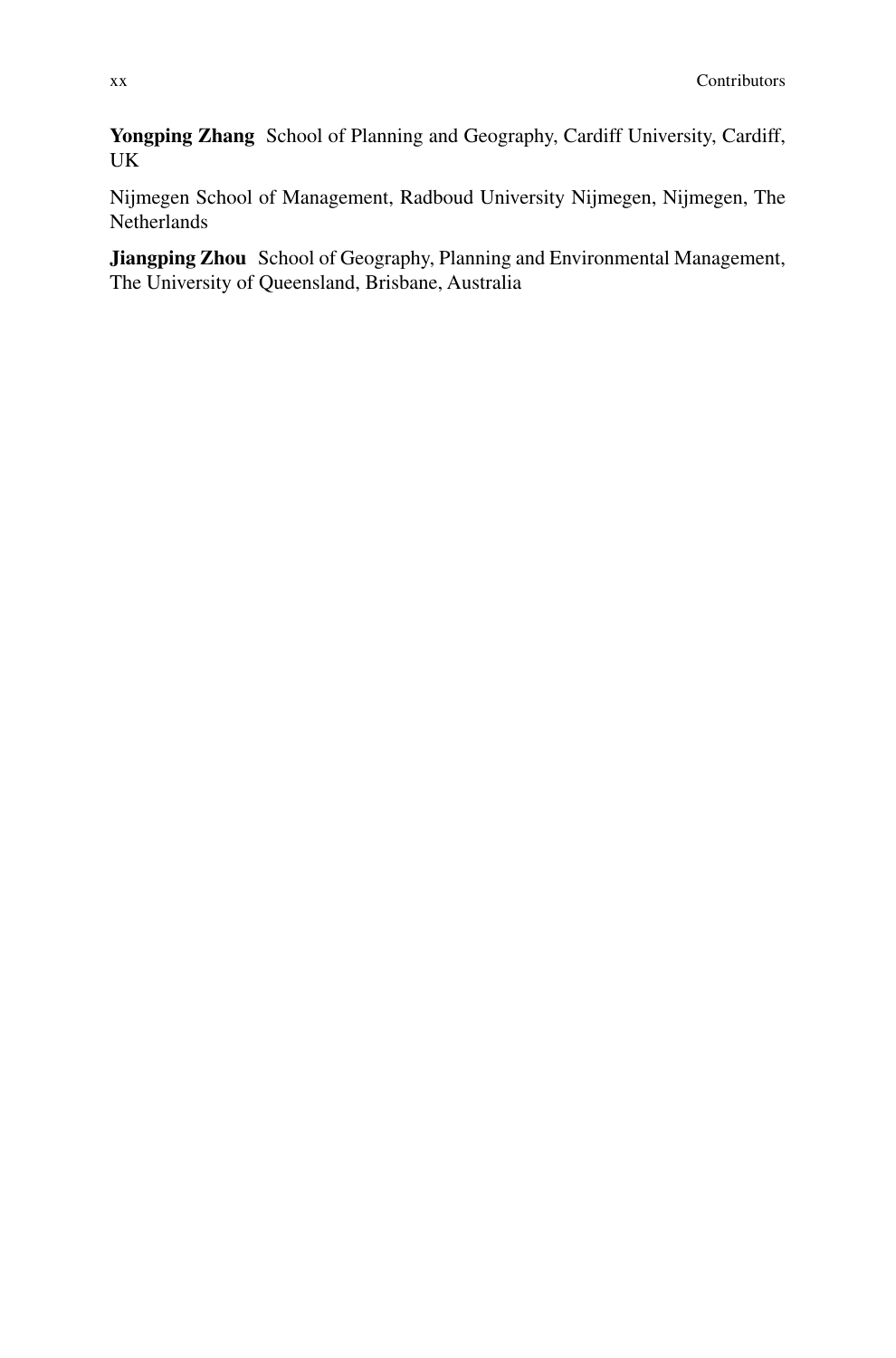#### **About the Authors**

**Dr. Ying Long** , the associate professor in the Beijing Institute of City Planning and a senior researcher in Beijing Key Lab of Capital Spatial Planning and Studies is an interdisciplinary scholar with a global vision and substantive planning experiences in China. He received his PhD from School of Architecture, Tsinghua University. In the past few years, his research focuses on urban planning, quantitative urban studies and applied urban modelling. Familiar with planning practices in China and versed in the international literature, Dr. Long's academic studies creatively integrate international methods and experiences with local planning practices. Dr. Long is also the founder of Beijing City Lab (BCL, [www.beijingcitylab.com](http://www.beijingcitylab.com)), an open research network for quantitative urban studies.

**Prof.** Zhenjiang Shen, the corresponding author of this book, a professor in Kanazawa University, is a visiting professor in Fuzhou University, Chongqing University and Fudan University, and he also served as an associate instructor for the Ph.D. education programme in Tsinghua University, China. His research interests include policy-making support system for planning and design using GIS and VR. He is now serving as an academic commissioner of the City Planning Institute of Japan and the planning advisor in local cities such as Nanao City and Kanazawa City in Japan and developed online design tools for enhancing public participation. Prof. Shen also participated in the spatial strategic planning of local cities in China and cooperated with the Beijing Municipal Commission of Urban Planning for metropolitan growth simulation. Prof. Shen is now the editor in chief of *IRSPSD International* , Japanese editor of *IJSSS* and organizing an International Community on Spatial Planning and Sustainable Development from 2010.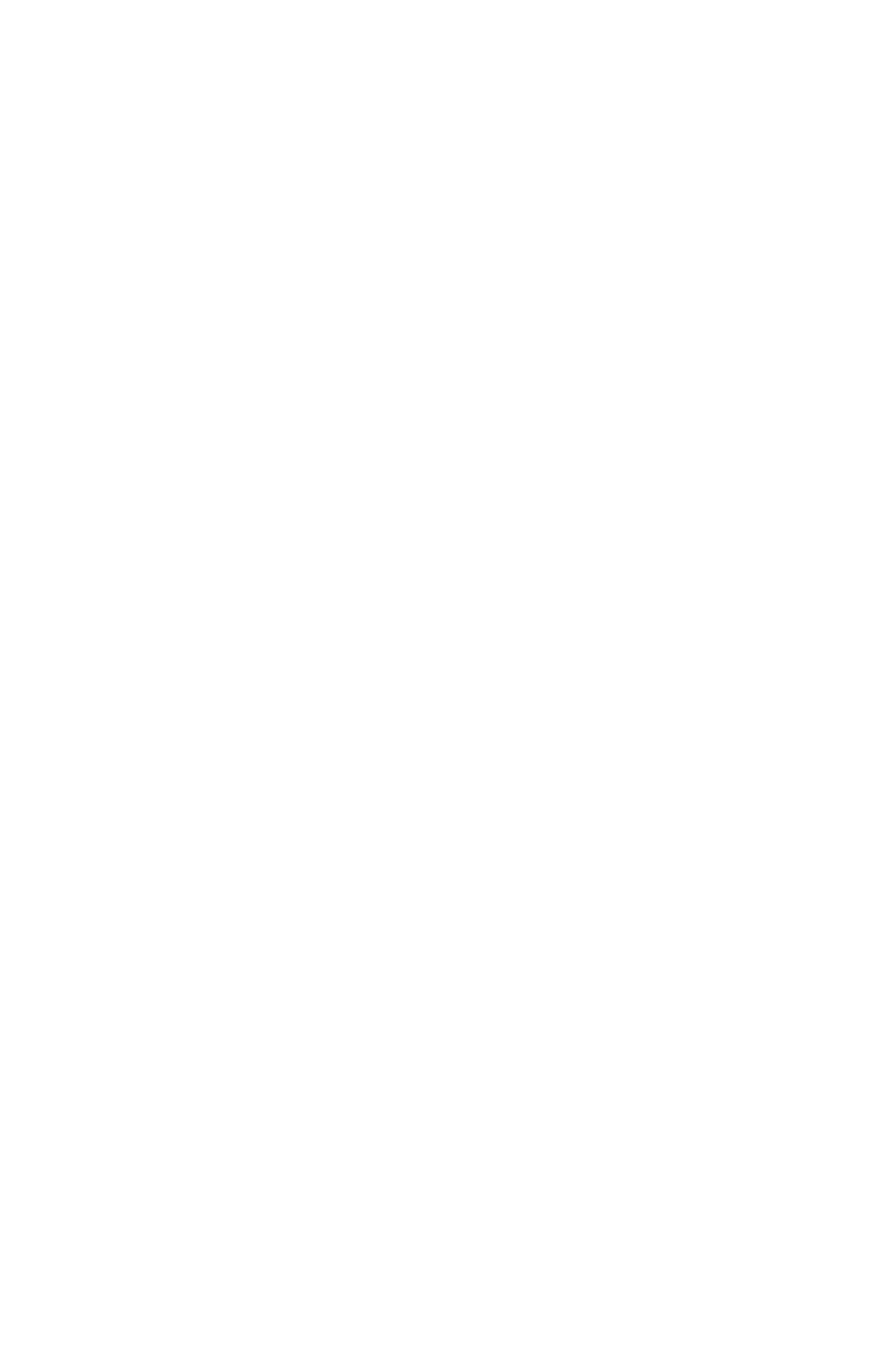### **Biography of Contributors**

 **Sangni Gao** obtained dual degrees of bachelor in economics and environmental engineering from Tsinghua University in 2012 and a master of regional and city planning from Cornell University in 2014. In 2012, she worked as a real estate planning assistant in Xin-Tai-Cang Historic Courtyard Hotel in Beijing. In 2013, she worked for Hudson River Park Trust in New York as a land use and zoning consultant. From January to May 2014, she worked as a master planner for R.F.K. Memorial Stadium Campus in Washington, DC. From November 2014 to January 2015 she worked as a city planner in New York City Department of City Planning. From February 2015 to present, she has been working as an urban planner/real estate project manager in Brooklyn, NY.

 **Song Gao** is a Ph.D. student majoring in GIScience and a research assistant in the Department of Geography at UC Santa Barbara, co-supervised by Dr. Krzysztof Janowicz and Dr. Michael F. Goodchild. He obtained his M.S. degree from the Institute of RS and GIS, Peking University, and B.S. from Beijing Normal University. His research interests include Big Geo-Data Analytics and spatio-temporal analysis on urban informatics. He has published about twenty peer-reviewed articles and serves as a peer reviewer for several prominent journals including *Proceedings of the National Academy of Sciences* , *Transactions in GIS* , *Computers* , *Environment and Urban Systems* , *GIScience & Remote Sensing* , *International Journal of Digital Earth* and *International Journal of Geographical Information Science* .

 **Haoying Han** is a professor in the Department of Urban and Regional Planning and director of the Institute of Planning Theories and Technologies at Zhejiang University. He received his B. Arch. and M. E. degrees from Tsinghua University and Ph. D. degree from the University of Tokyo. His research interests are urban complexity and planning theories. He is the associate editor of *Journal of Urban Management* (Elsevier journal) and author of several academic papers published in peer-reviewed journals, including *Environment and Planning B* , *Landscape and Urban Planning* , *Land Use Policy* , etc.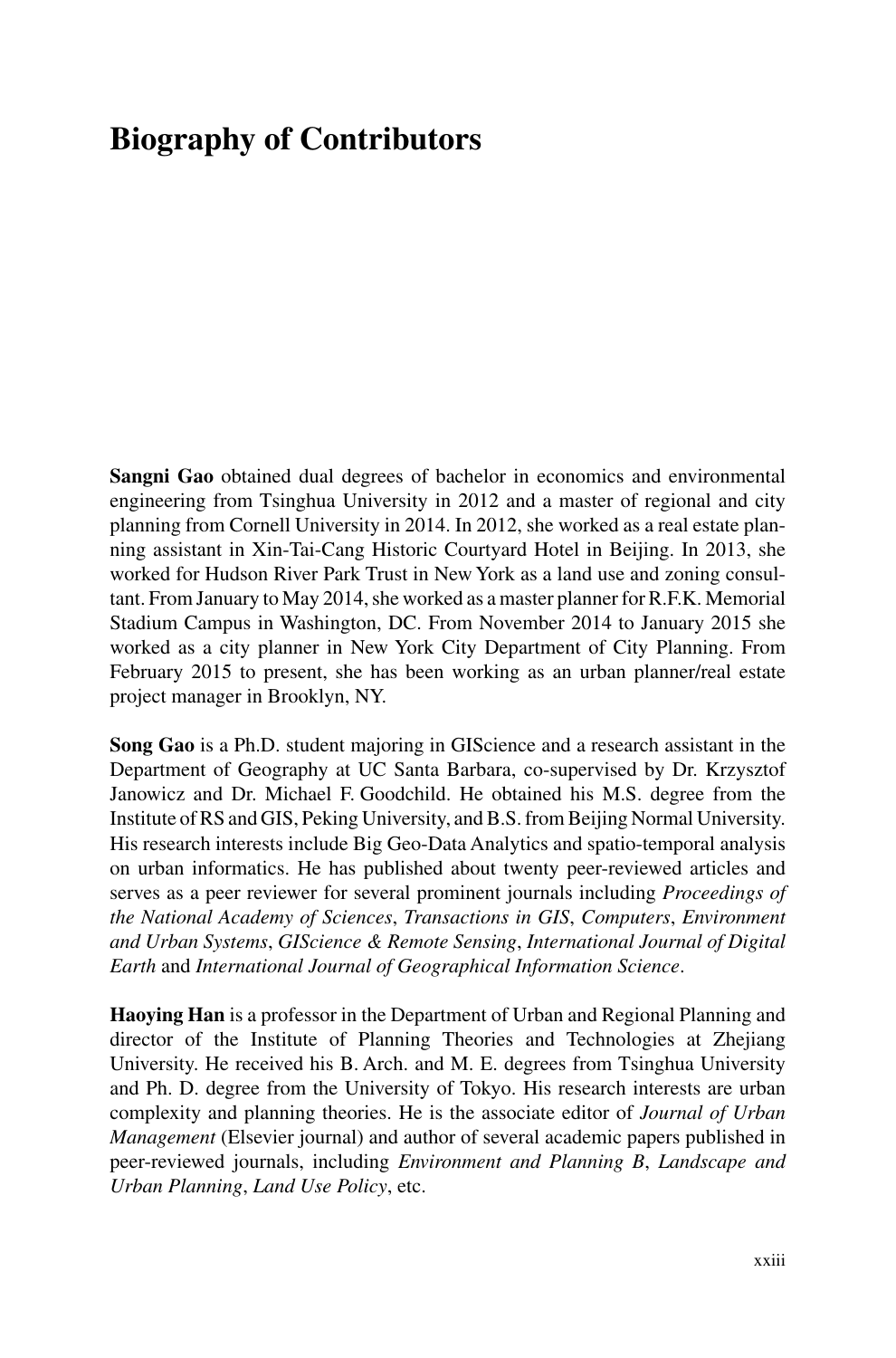**Cuiling Liu** master of science in Cartography and Geographic Information System, Capital Normal University, Beijing, China. Research interests include urban expansion simulation and analysis, geo-simulation and urban micro-simulation, big date, geo-spatial analysis, data mining, spatial data structures, spatial databases, urban planning evaluation.

 **Xingjian Liu** is an assistant professor in the Department of Urban Planning and Design at the University of Hong Kong. His research interests are in urban and regional development, globalization and world cities as well as spatial/network analytics. Xingjian received his degrees from Wuhan, Texas State and Cambridge. Xingjian has authored over 30 scholarly articles, and his research has appeared in peer-reviewed journals such as *Environment and Planning A/B*,*Urban Studies*, *Urban Geography* and *Regional Studies*. Xingjian's most recent research efforts focus on understanding urban form and function through the analytical lens of emerging data sources.

**Yao Shen** is a trained architect, urban planner and designer. Currently, he is a Ph.D. candidate in Space Syntax Laboratory in Bartlett School of Architecture, University College London (UCL). Yao received his B. Eng. and M. Eng. from the School of Architecture in Tianjin University with honours. His main research interests focus on urban morphology, big data-based spatial analysis, generative urban modelling and data-informed urban design. Professionally, Yao has been involved in a wide range of projects in China and Southeast Asia, wining several national and international prizes. In parallel with his practice works, Yao has published 10 peer-reviewed papers until now; simultaneously, he works as the reviewer in several academic conferences and journals (e.g. *IJGIS* ). He is also the founder and funding chief designer of CityMatrix, a data-based design and research studio in China.

 **Jianghao Wang** is an assistant professor in the State Key Laboratory of Resources and Environmental Information System, Institute of Geographic Sciences and Natural Resources Research, Chinese Academy of Sciences. His research interests are in geographic information system, spatial statistics, spatio-temporal data mining and remote sensing of the environment. Jianghao Wang has authored over 20 scholarly articles, and his research has appeared in peer-reviewed journals such as *International Journal of Geographic Information Science*,*IEEE Transactions on Geoscience and Remote Sensing* and *IEEE Geoscience and Remote Sensing Letters*. Jianghao's most recent research efforts focus on earth surface processes modelling with spatio-temporal geostatistics and spatio-temporal data mining through volunteer geographic information.

 **Kang Wu** received his Ph.D. in geography from the Chinese Academy of Sciences and then joined the department of Urban Economics at Capital University of Economics and Business as an assistant professor in July 2013. His research interests are urban economic geography and regional planning and recent works focus